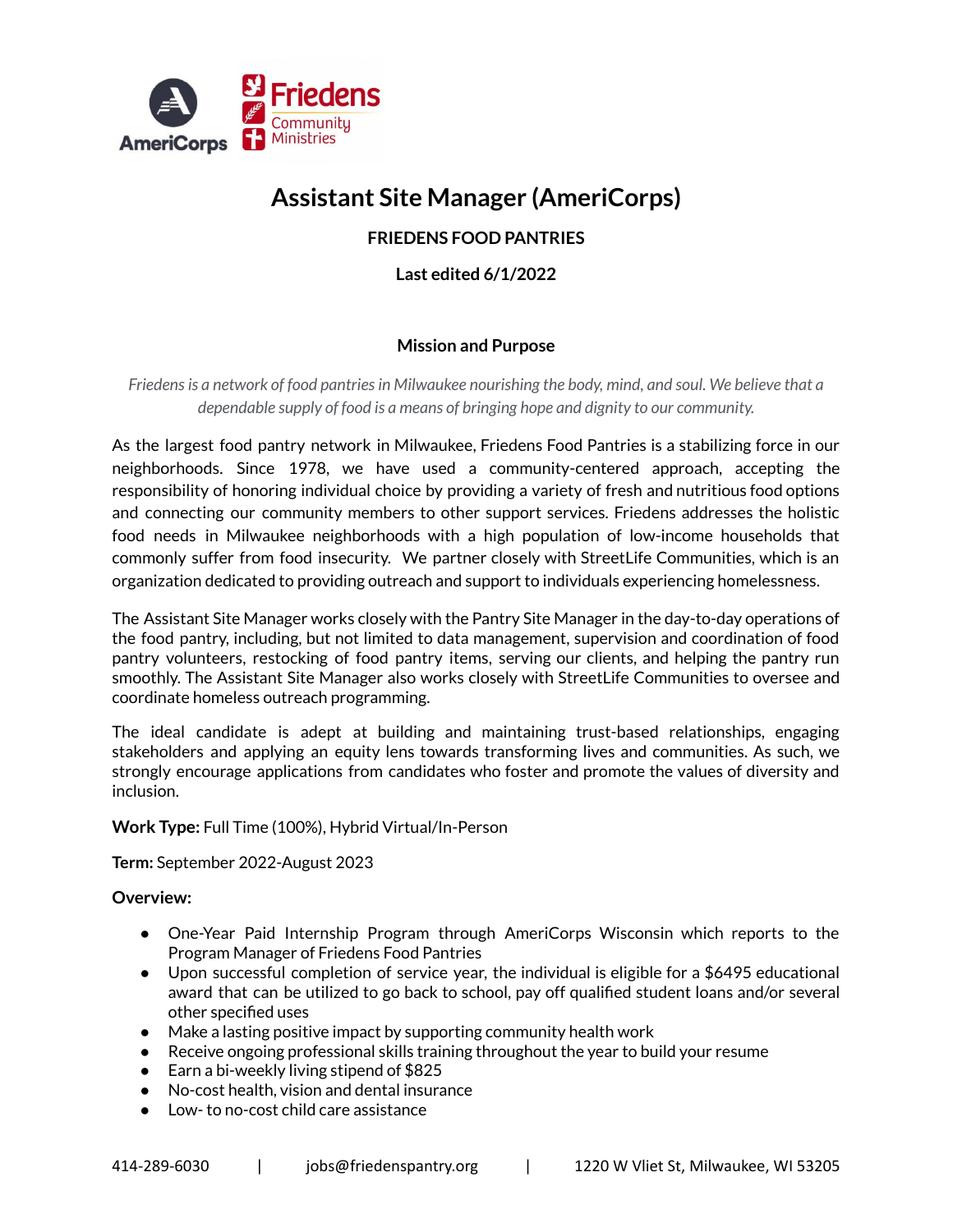

● Ten paid holidays are observed for all staff: New Year's Day, Dr. Martin Luther King, Jr. Day, Memorial Day, Juneteenth, Independence Day, Labor Day, Thanksgiving Day, Christmas Eve, Christmas Day, New Year's Eve

#### **Essential Duties and Responsibilities:**

*Assistant Site Management with Friedens Food Pantries(50% of time)*

- Help realize our mission of building communities of peace, hope, and dignity with our community
- Assist Site Manager and Operations Manager with the clean, safe, and efficient day-to-day operations of the Food Pantry: including receiving deliveries, stocking shelves, and serving community members (some Tuesday nights and Saturdays required)
- Assist with internal data tracking and conducting client intake as needed
- Oversee volunteer shifts at various pantry locations: including volunteer orientation, assigning tasks, and creating community engagement
- Implement food pantry policies and procedures as directed, including handling and sorting produce and dry good deliveries
- Assist Operations Manager as needed with the coordination of community food drives and food deliveries
- Assist with social media and outreach to volunteers and community members
- As appropriate: aid in volunteer recruitment and scheduling with Volunteer Manager
- Assist Site Manager and Operations Manager with other duties as requested

*Outreach with StreetLife Communities(50% of time)*

- Provide community outreach with StreetLife teams on a weekly basis (Wednesday evenings and some Saturdays)
- Prepare and pack supplies for weekly outreach shifts
- Provide administrative support to StreetLife Manager
- Track and report data of community resource distributions
- Coordinate donation pickups and receiving deliveries
- Monitor and report inventory levels to StreetLife Manager and Operations Manager to ensure adequate resource levels are maintained

#### **Required Knowledge, Skills and Abilities:**

- Affinity with the overall mission of Friedens Food Pantries
- Valid Wisconsin driver's license and good driving record
- High School Diploma or GED
- Commitment to helping clients meet their nutritional needs
- Excellent communication skills- listening, speaking, and writing
- Ability to relate comfortably with people who work at our pantries and use our services
- Skilled in use of Microsoft Office applications and email, and google suite
- Willingness to learn, adapt, and grow